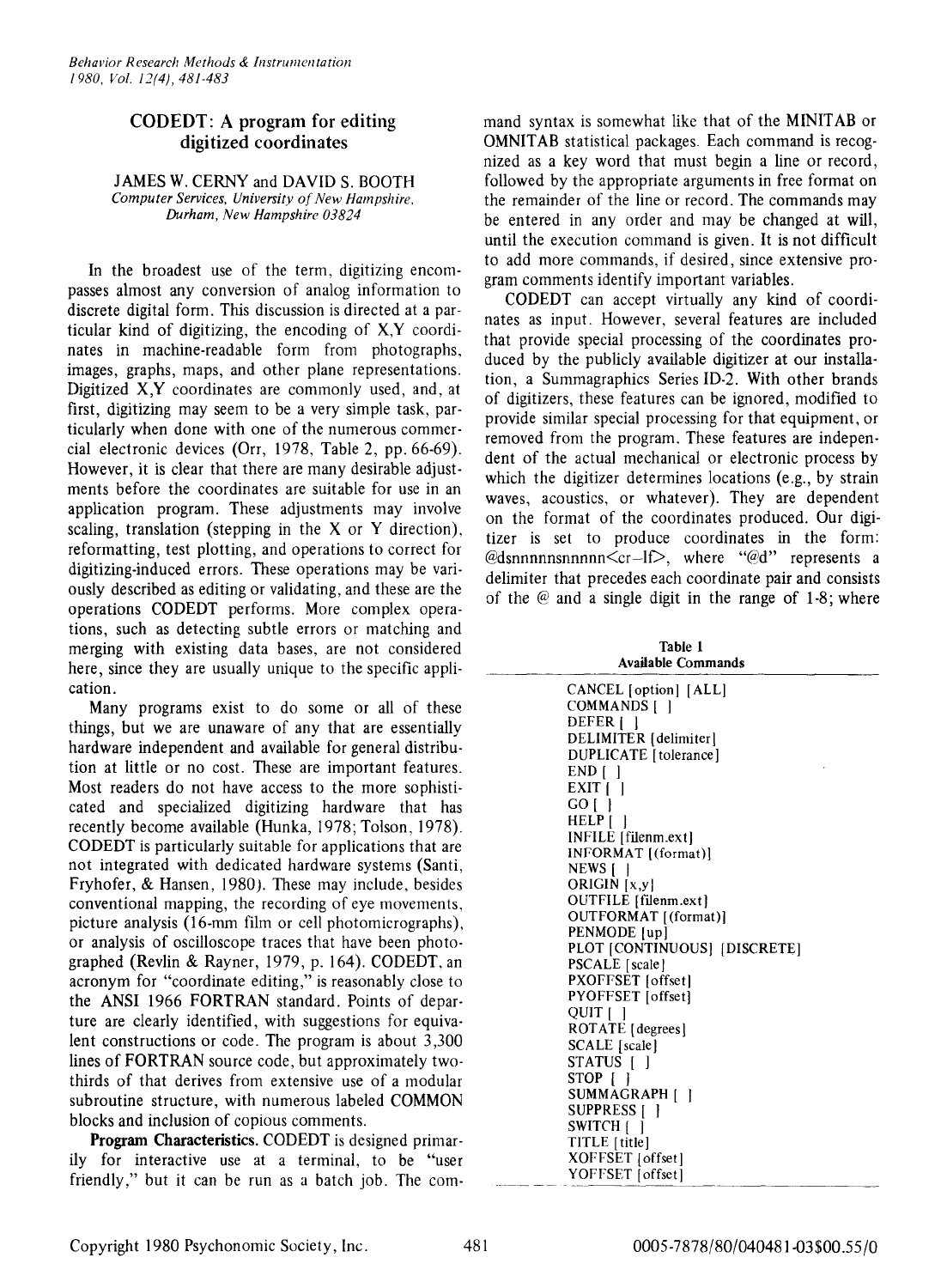## 482 CERNY AND BOOTH

"snnnnn" represents a five-digit coordinate preceded by a plus or minus sign, first the X-coordinate, and then the Y-coordinate (we ordinarily record in thousandths of inches, but the system can record in centimeters); and where " $\langle cr - If \rangle$ " is a carriage return and line feed that mark the end of a record on our system. The delimiter is useful in separating the coordinates from preceding





```
ORIGIN@l+OOOOO+OOOOO
SCALE LEFT@1+04005+00380
   ALE RIGHT@1+05010+00365<br>RDER BEGIN@1-00010+00020<br>100030106010
   @l+00030+06910
@l+05765+06865
@l+05720-00050<br>BORDER END@l-00005+00015
   BORD END@1-00003+00015<br>BORDER END@1-00003+00015
    BEGIN LOWEST CLOCKWISE@1+02185+00630
    @1+01795+01960
@l+00880+01685
@l+02185+03590
    @1+01285+03440
@l+00410+04405
@l+01465+04060
@1+02185+04555
@1+03600+06260
    @l+03600+06260
@l+04275+04980
@1+03295+04305
@l+03580+03730
    @l+04050+04025
@l+04320+03470
@1+05140+03115
@l+03045+02235
    TUJOOUTUIJZJ<br>D. Towerm etoev
    END LOWEST CLOCKWISE@1+02180+00630<br>In Lowest Clockwise@1+02180+00630
ORIGIN@1-00005+00015
```
Figure 2. File "DlG.IN," read by CODEDT.

| CODEDT VERSION 4 (06-JUN-79)                                                    |                                                                                                                                                                                                                                                                                                                                                                                                                                                                                                                |  |  |  |
|---------------------------------------------------------------------------------|----------------------------------------------------------------------------------------------------------------------------------------------------------------------------------------------------------------------------------------------------------------------------------------------------------------------------------------------------------------------------------------------------------------------------------------------------------------------------------------------------------------|--|--|--|
| JAMES CERNY AND DAVID BOOTH<br>COMPUTER SERVICES<br>UNIVERSITY OF NEW HAMPSHIRE |                                                                                                                                                                                                                                                                                                                                                                                                                                                                                                                |  |  |  |
|                                                                                 |                                                                                                                                                                                                                                                                                                                                                                                                                                                                                                                |  |  |  |
|                                                                                 |                                                                                                                                                                                                                                                                                                                                                                                                                                                                                                                |  |  |  |
| TYPE HELP FOR HELP                                                              |                                                                                                                                                                                                                                                                                                                                                                                                                                                                                                                |  |  |  |
| *TITLE CODEDT DEMONSTRATION                                                     |                                                                                                                                                                                                                                                                                                                                                                                                                                                                                                                |  |  |  |
| *INFILE DIG.IN                                                                  |                                                                                                                                                                                                                                                                                                                                                                                                                                                                                                                |  |  |  |
| *OUTFILE DIG.OUT                                                                |                                                                                                                                                                                                                                                                                                                                                                                                                                                                                                                |  |  |  |
| *DELIMITER @?                                                                   |                                                                                                                                                                                                                                                                                                                                                                                                                                                                                                                |  |  |  |
| *PENMODE @4                                                                     |                                                                                                                                                                                                                                                                                                                                                                                                                                                                                                                |  |  |  |
| *SUMMAGRAPH                                                                     |                                                                                                                                                                                                                                                                                                                                                                                                                                                                                                                |  |  |  |
| *DEFER                                                                          |                                                                                                                                                                                                                                                                                                                                                                                                                                                                                                                |  |  |  |
| *PLOT CONTINUOUS                                                                |                                                                                                                                                                                                                                                                                                                                                                                                                                                                                                                |  |  |  |
| *SCALE .001                                                                     |                                                                                                                                                                                                                                                                                                                                                                                                                                                                                                                |  |  |  |
| *PXOFFSET .5                                                                    |                                                                                                                                                                                                                                                                                                                                                                                                                                                                                                                |  |  |  |
| *PYOFFSET .5                                                                    |                                                                                                                                                                                                                                                                                                                                                                                                                                                                                                                |  |  |  |
| *GO                                                                             |                                                                                                                                                                                                                                                                                                                                                                                                                                                                                                                |  |  |  |
|                                                                                 |                                                                                                                                                                                                                                                                                                                                                                                                                                                                                                                |  |  |  |
| OPTION<br>DEFER<br>DELIMITER<br>INFILE<br>OUTFILE<br>PLOT<br>PENMODE            | ARGUMENT(S)<br>aэ<br>DIG.IN<br>DIG.OUT<br>CONTINUOUS<br>94                                                                                                                                                                                                                                                                                                                                                                                                                                                     |  |  |  |
| PXOFFSET<br>PYOFFSET                                                            | 0.50000<br>0.50000                                                                                                                                                                                                                                                                                                                                                                                                                                                                                             |  |  |  |
| SCALE<br>SUMMAGRAPH                                                             | 0.00100                                                                                                                                                                                                                                                                                                                                                                                                                                                                                                        |  |  |  |
| TITLE                                                                           | (SEE ABOVE)                                                                                                                                                                                                                                                                                                                                                                                                                                                                                                    |  |  |  |
| INOW PROCESSING.1                                                               |                                                                                                                                                                                                                                                                                                                                                                                                                                                                                                                |  |  |  |
| PROCESSING SUMMARY:                                                             |                                                                                                                                                                                                                                                                                                                                                                                                                                                                                                                |  |  |  |
|                                                                                 | $0.00000Y =$<br>0.00000<br>FIRST POINT FOUND IN INPUT FILE: X=<br>LAST POINT FOUND IN INPUT FILE: X=<br>$-5.00000Y =$<br>15.00000<br>$\Omega$<br>NUMBER OF INPUT ERRORS<br>NUMBER OF RECORDS READ<br>28<br>28<br>NUMBER OF POINTS PROCESSED<br>NUMBER OF POINTS EXPECTED BUT NOT FOUND<br>$\Omega$<br>NUMBER OF RECORDS FOUND WITH NO DELIMITER<br>NUMBER OF RECORDS WITH SHORTENED EXTRANEOUS INFO<br>0<br>$\Omega$<br>NUMBER OF RECORDS ACTUALLY OUTPUT<br>28<br>NUMBER OF POINTS OUT OF PLOTTING RANGE<br>ß |  |  |  |
|                                                                                 | 0.37479<br>AMOUNT ACTUALLY ROTATED (AVERAGE OF ABOVE)                                                                                                                                                                                                                                                                                                                                                                                                                                                          |  |  |  |



## Figure 3. CODEDT processing dialog.

text and in representing changes in pen mode. An "@2" can be used for pen up and an "@I" for pen down. This also allows direct keyboard entry of entire lines of identifying text. If an auxilliary menu is used in digitizing, menu items will be treated like all other coordinates (see Davis, 1978, or Hewitt, 1978, on the use of a

**Command Structure.** Table 1 contains a list of the Command Structure. Table 1 contains a list of the anavic CODEDT commands, in alphabetic order. The allowed arguments are shown in square brackets on the same line with the command name; if the command does not take arguments, empty brackets are shown. Most of the commands merely set options and are not really "action" commands.